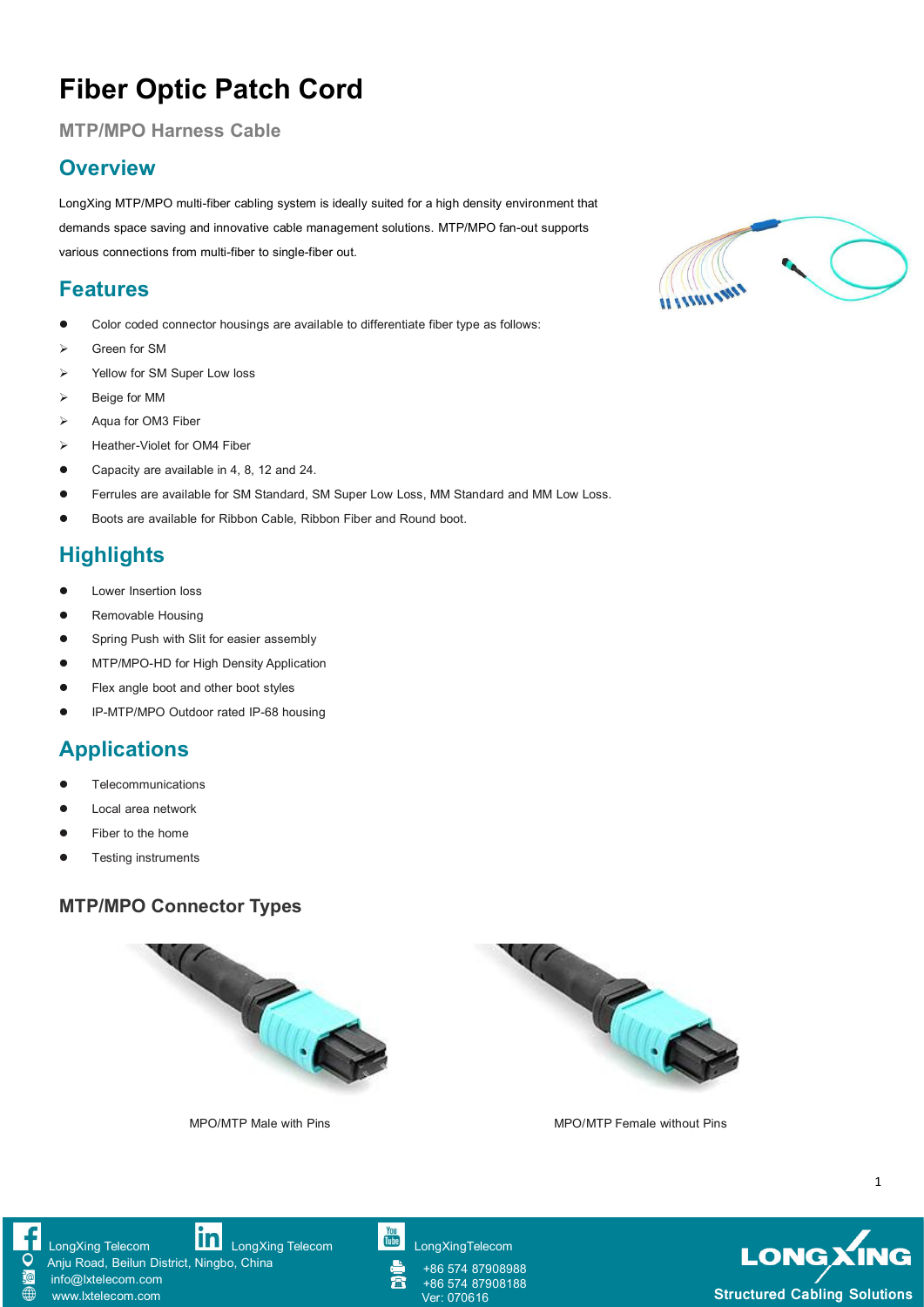| <b>MTP/MPO Side Technical Specifications</b> |                               |                               |                                |           |  |  |  |
|----------------------------------------------|-------------------------------|-------------------------------|--------------------------------|-----------|--|--|--|
| <b>SPECIFICATION</b>                         |                               | <b>SM STANDARD</b>            | <b>MM STANDARD</b>             |           |  |  |  |
| <b>MPO</b>                                   | Typical                       | Max                           | <b>Typical</b>                 | Max       |  |  |  |
| <b>Insertion Loss</b>                        | $0.2$ dB                      | 0.7 dB                        | 0.15dB                         | $0.50$ dB |  |  |  |
| <b>Return Loss</b>                           |                               | $60$ dB $(8^\circ$ Polish)    | 25 dB (Flat Polish)            |           |  |  |  |
| Durability                                   |                               | $<$ 0.30dB change 500 matings | $<$ 0.20dB change 1000 matings |           |  |  |  |
| Ferrule type available                       |                               | 4, 8, 12, 24                  | 4, 8, 12, 24                   |           |  |  |  |
| <b>Operating Temperature</b>                 | $-40$ to $+75$ <sup>o</sup> C |                               |                                |           |  |  |  |
| Storage Temperature                          | $-40$ to $+85^{\circ}$ C      |                               |                                |           |  |  |  |

| <b>Fan-out Side Technical Specifications</b> |                |                 |            |  |  |  |  |
|----------------------------------------------|----------------|-----------------|------------|--|--|--|--|
| <b>SPECIFICATION</b>                         | Single Mode PC | Single Mode APC | Multi-mode |  |  |  |  |
| Insertion Loss                               | $<$ 0.2 dB     | $< 0.3$ dB      | < 0.3dB    |  |  |  |  |
| Return Loss                                  | $> 50$ dB      | $>60$ dB        | N/A        |  |  |  |  |

| Wire map configurations       |                |                |                                    |                            |                |  |  |  |
|-------------------------------|----------------|----------------|------------------------------------|----------------------------|----------------|--|--|--|
| <b>Straight Type A wiring</b> |                |                | <b>Total flipped Type B wiring</b> | Pair flipped Type C wiring |                |  |  |  |
| (Straight Through)            |                |                | (Cross)                            | (Cross Pair)               |                |  |  |  |
| Fiber                         | Fiber          | Fiber          | Fiber                              | Fiber                      | Fiber          |  |  |  |
| $\mathbf{1}$                  | $\mathbf{1}$   | $\mathbf{1}$   | 12                                 | $\mathbf 1$                | $\overline{2}$ |  |  |  |
| $\overline{2}$                | 2              | $\overline{2}$ | 11                                 | $\overline{2}$             |                |  |  |  |
| 3                             | $\mathbf{3}$   | 3              | $10$                               | 3                          | $\overline{4}$ |  |  |  |
| $\overline{4}$                | $\overline{4}$ | $\overline{4}$ | 9                                  | $\overline{4}$             | 3              |  |  |  |
| 5                             | 5              | 5              | 8                                  | 5                          | 6              |  |  |  |
| 6                             | 6              | 6              | $\overline{7}$                     | 6                          | 5              |  |  |  |
| $\overline{7}$                | $\overline{7}$ | $\overline{7}$ | $6\phantom{1}$                     | 7                          | 8              |  |  |  |
| 8                             | 8              | 8              | 5                                  | 8                          | $\overline{7}$ |  |  |  |
| 9                             | 9              | 9              | $\overline{4}$                     | 9                          | 10             |  |  |  |
| $10$                          | 10             | 10             | 3                                  | $10$                       | 9              |  |  |  |
| 11                            | 11             | 11             | 2                                  | 11                         | 12             |  |  |  |
| 12                            | 12             | 12             | 1                                  | 12                         | 11             |  |  |  |



2

SONG

[LongXing](https://www.linkedin.com/company/longxing-telecom) Telecom **LILLI** LongXing Telecom Lilling [LongXingTelecom](https://www.youtube.com/user/LongXingTelecom) and CongXingTelecom

Anju Road, Beilun District, Ningbo, China

info@lxtelecom.com [www.lxtelecom.com](http://www.lxtelecom.com/)

+86 574 87908988 +86 574 87908188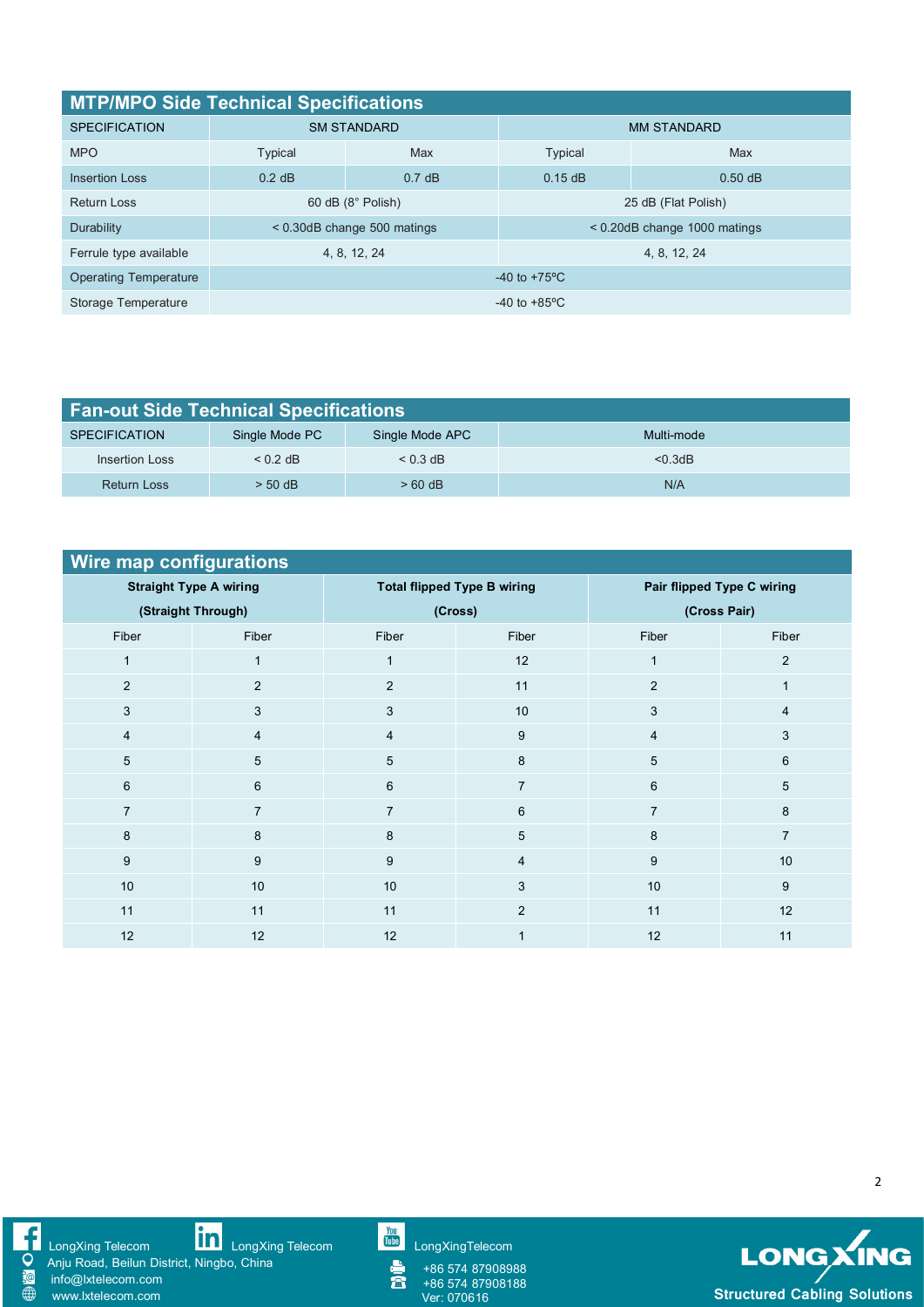



3